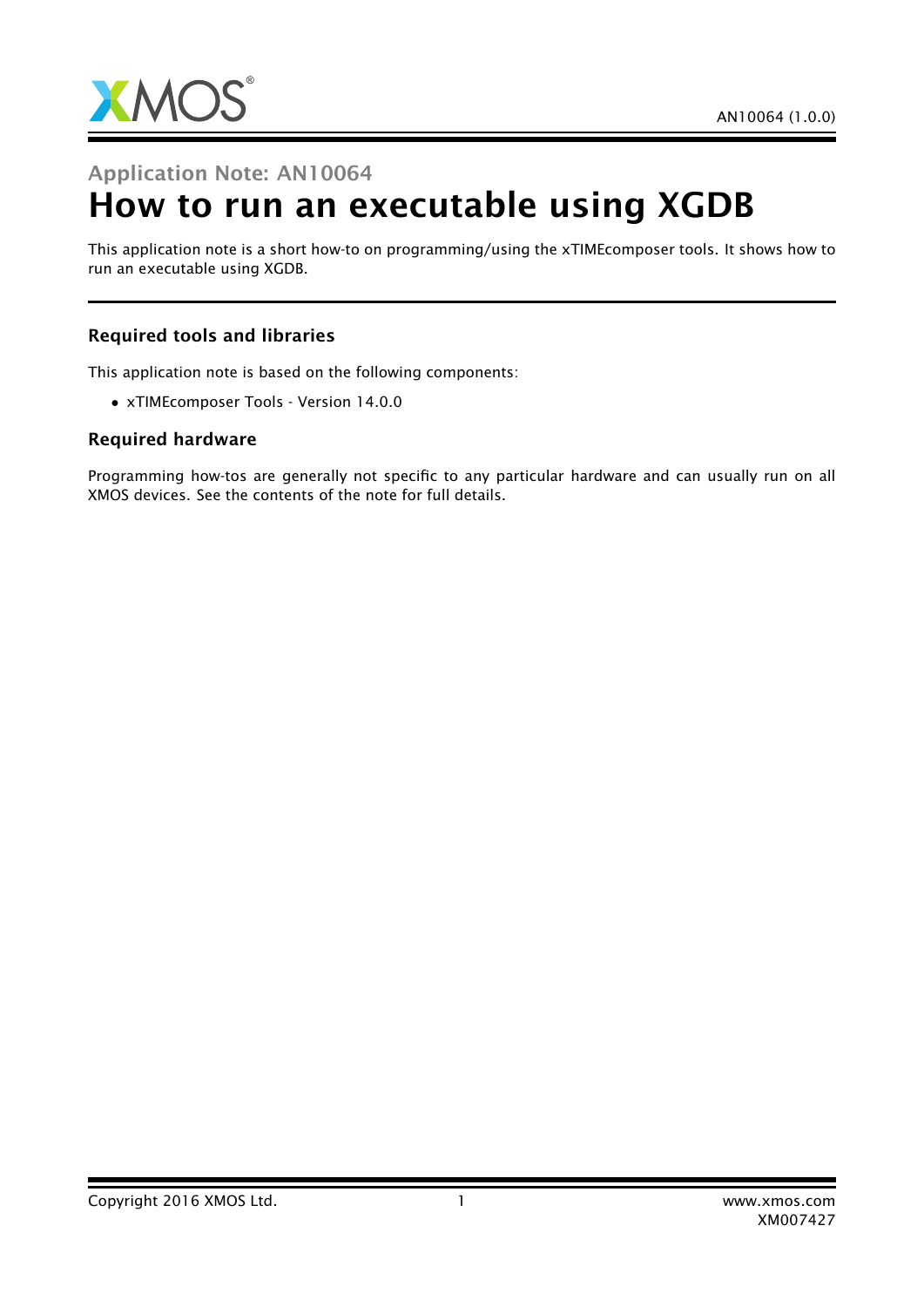

## 1 How to run an executable using XGDB

For example, compile the following *Hello world* code ensuring that debug is enabled (-g):

```
#include <print.h>
int main() {
  printstr("Hello World!\n");
  return 0;
}
```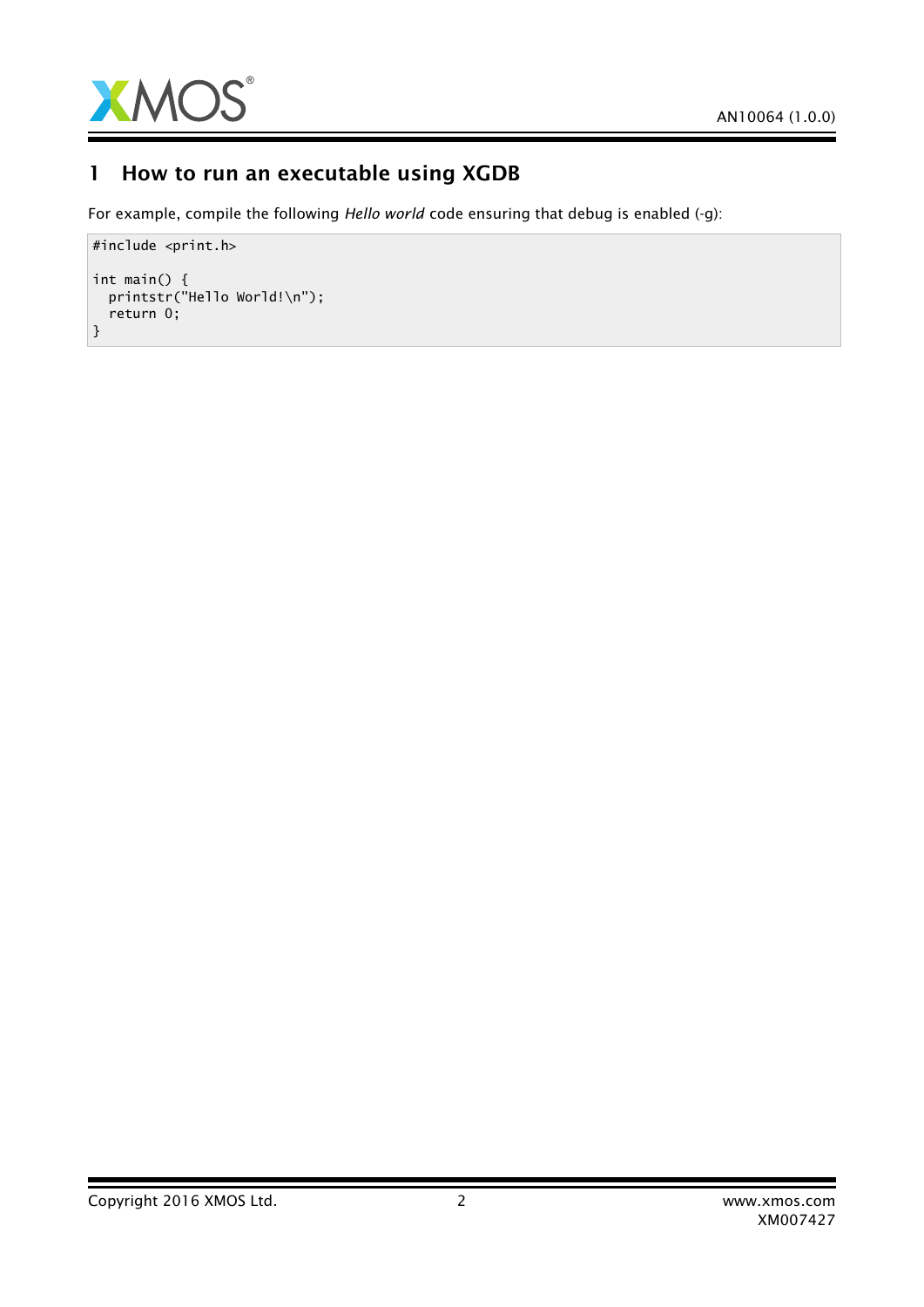

## 2 To run using XGDB from xTIMEcomposer Studio

Create a new debug configuration via *Run->Debug Configurations->xCORE Applications*. You must then choose the target, for example, either one of the currently connected development boards or the simulator. Clicking on *Debug* will start XGDB, connect to the selected target and start executing the program.